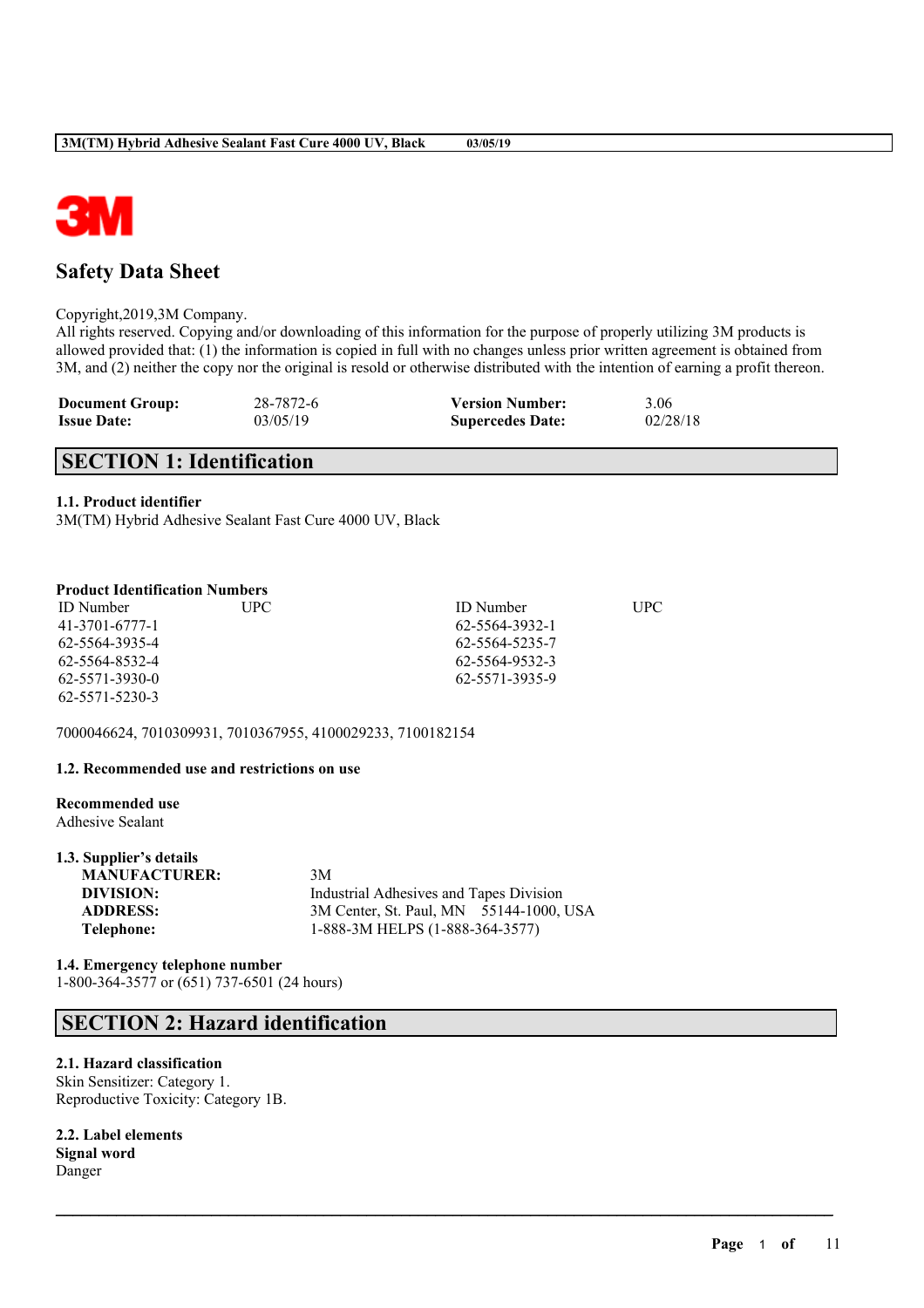#### **Symbols**

Exclamation mark | Health Hazard |

#### **Pictograms**



**Hazard Statements** May cause an allergic skin reaction. May damage fertility or the unborn child.

#### **Precautionary Statements**

#### **Prevention:**

Obtain special instructions before use. Do not handle until all safety precautions have been read and understood. Avoid breathing dust/fume/gas/mist/vapors/spray. Wear protective gloves. Contaminated work clothing must not be allowed out of the workplace.

#### **Response:**

IF ON SKIN: Wash with plenty of soap and water. If skin irritation or rash occurs: Get medical advice/attention. Wash contaminated clothing before reuse. IF exposed or concerned: Get medical advice/attention.

#### **Storage:**

Store locked up.

#### **Disposal:**

Dispose of contents/container in accordance with applicable local/regional/national/international regulations.

#### **Supplemental Information:**

Persons previously sensitized to amines may develop a cross-sensitization reaction to certain other amines. Persons previously sensitized to amines may develop a cross-sensitization reaction to certain other amines.

 $\mathcal{L}_\mathcal{L} = \mathcal{L}_\mathcal{L} = \mathcal{L}_\mathcal{L} = \mathcal{L}_\mathcal{L} = \mathcal{L}_\mathcal{L} = \mathcal{L}_\mathcal{L} = \mathcal{L}_\mathcal{L} = \mathcal{L}_\mathcal{L} = \mathcal{L}_\mathcal{L} = \mathcal{L}_\mathcal{L} = \mathcal{L}_\mathcal{L} = \mathcal{L}_\mathcal{L} = \mathcal{L}_\mathcal{L} = \mathcal{L}_\mathcal{L} = \mathcal{L}_\mathcal{L} = \mathcal{L}_\mathcal{L} = \mathcal{L}_\mathcal{L}$ 

## **SECTION 3: Composition/information on ingredients**

| Ingredient                                         | C.A.S. No.     | $%$ by Wt                   |
|----------------------------------------------------|----------------|-----------------------------|
| Calcium Carbonate                                  | $471 - 34 - 1$ | 60 Trade Secret *<br>$30 -$ |
| Polyether (NJTS Reg. No. 04499600-6434)            | Trade Secret*  | 15 - 40 Trade Secret *      |
| Diisodecyl Phthalate                               | 68515-49-1     | 10 - 20 Trade Secret *      |
| <b>VINYLTRIMETHOXYSILANE</b>                       | 2768-02-7      | 1 - 5 Trade Secret *        |
| 1,2-Ethanediamine, N1-[3-(trimethoxysilyl)propyl]- | 1760-24-3      | <1 Trade Secret *           |
| Carbon Black                                       | 1333-86-4      | $\leq$ 1 Trade Secret *     |
| Tin, dioctylbis $(2,4-$                            | 54068-28-9     | $\leq 0.5$ Trade Secret *   |
| pentanedionato-.kappa.O2,.kappa.O4)-               |                |                             |

NJTS or NJTSRN: New Jersey Trade Secret Registry Number.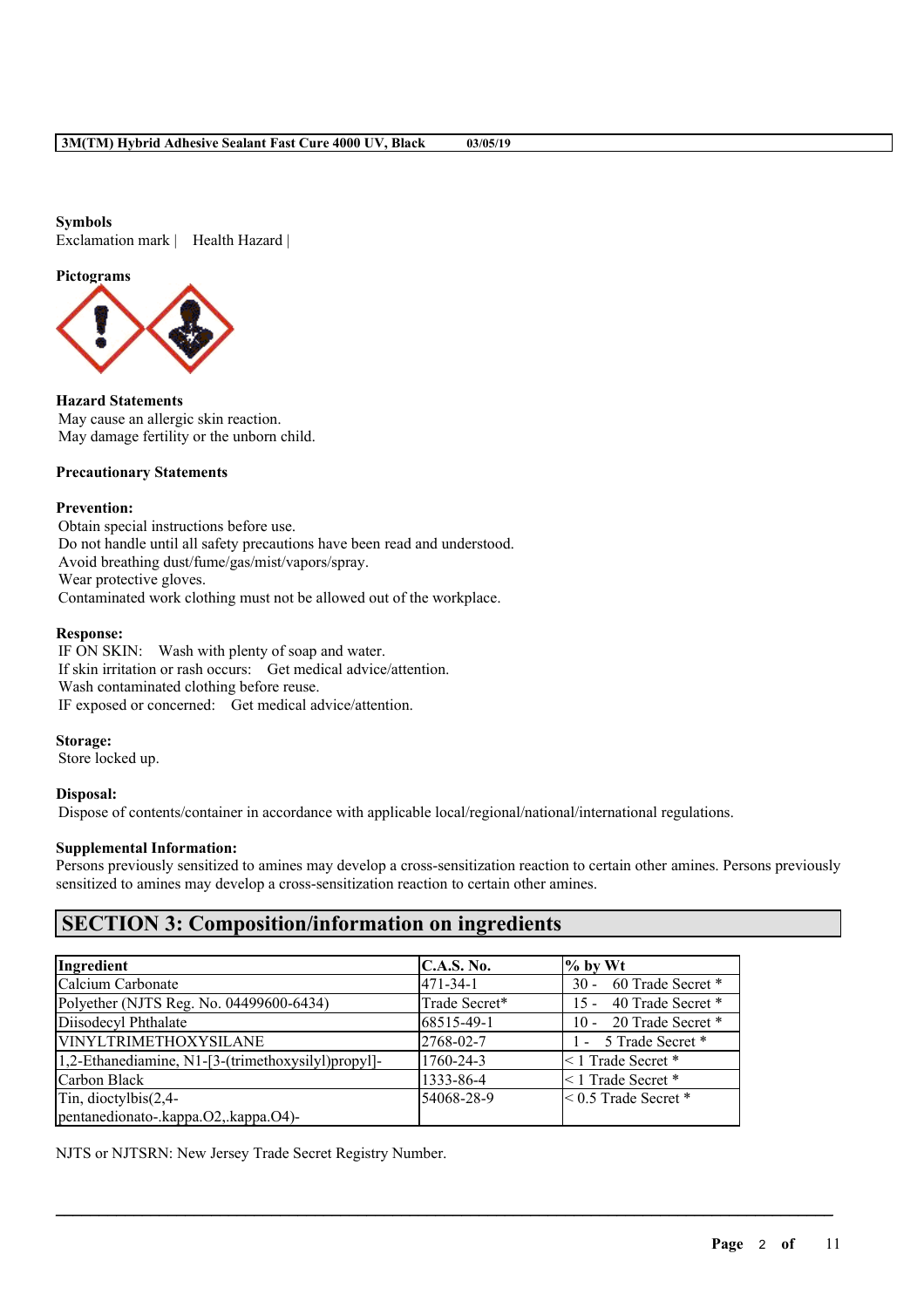\*The specific chemical identity and/or exact percentage (concentration) of this composition has been withheld as a trade secret.

## **SECTION 4: First aid measures**

#### **4.1. Description of first aid measures**

#### **Inhalation:**

Remove person to fresh air. If you feel unwell, get medical attention.

#### **Skin Contact:**

Immediately wash with soap and water. Remove contaminated clothing and wash before reuse. If signs/symptoms develop, get medical attention.

#### **Eye Contact:**

Flush with large amounts of water. Remove contact lenses if easy to do. Continue rinsing. If signs/symptoms persist, get medical attention.

#### **If Swallowed:**

Rinse mouth. If you feel unwell, get medical attention.

#### **4.2. Most important symptoms and effects, both acute and delayed**

See Section 11.1. Information on toxicological effects.

#### **4.3. Indication of any immediate medical attention and special treatment required**

Not applicable

## **SECTION 5: Fire-fighting measures**

#### **5.1. Suitable extinguishing media**

DO NOT USE WATER In case of fire: Use a carbon dioxide or dry chemical extinguisher to extinguish.

#### **5.2. Special hazards arising from the substance or mixture**

None inherent in this product.

#### **Hazardous Decomposition or By-Products**

| <b>Substance</b>         |
|--------------------------|
| Carbon monoxide          |
| Carbon dioxide           |
| Irritant Vapors or Gases |

**Substance Condition** During Combustion During Combustion During Combustion

#### **5.3. Special protective actions for fire-fighters**

No special protective actions for fire-fighters are anticipated.

## **SECTION 6: Accidental release measures**

#### **6.1. Personal precautions, protective equipment and emergency procedures**

Evacuate area. Ventilate the area with fresh air. For large spill, or spills in confined spaces, provide mechanical ventilation to disperse or exhaust vapors, in accordance with good industrial hygiene practice. Refer to other sections of this SDS for information regarding physical and health hazards, respiratory protection, ventilation, and personal protective equipment.

 $\mathcal{L}_\mathcal{L} = \mathcal{L}_\mathcal{L} = \mathcal{L}_\mathcal{L} = \mathcal{L}_\mathcal{L} = \mathcal{L}_\mathcal{L} = \mathcal{L}_\mathcal{L} = \mathcal{L}_\mathcal{L} = \mathcal{L}_\mathcal{L} = \mathcal{L}_\mathcal{L} = \mathcal{L}_\mathcal{L} = \mathcal{L}_\mathcal{L} = \mathcal{L}_\mathcal{L} = \mathcal{L}_\mathcal{L} = \mathcal{L}_\mathcal{L} = \mathcal{L}_\mathcal{L} = \mathcal{L}_\mathcal{L} = \mathcal{L}_\mathcal{L}$ 

#### **6.2. Environmental precautions**

Avoid release to the environment.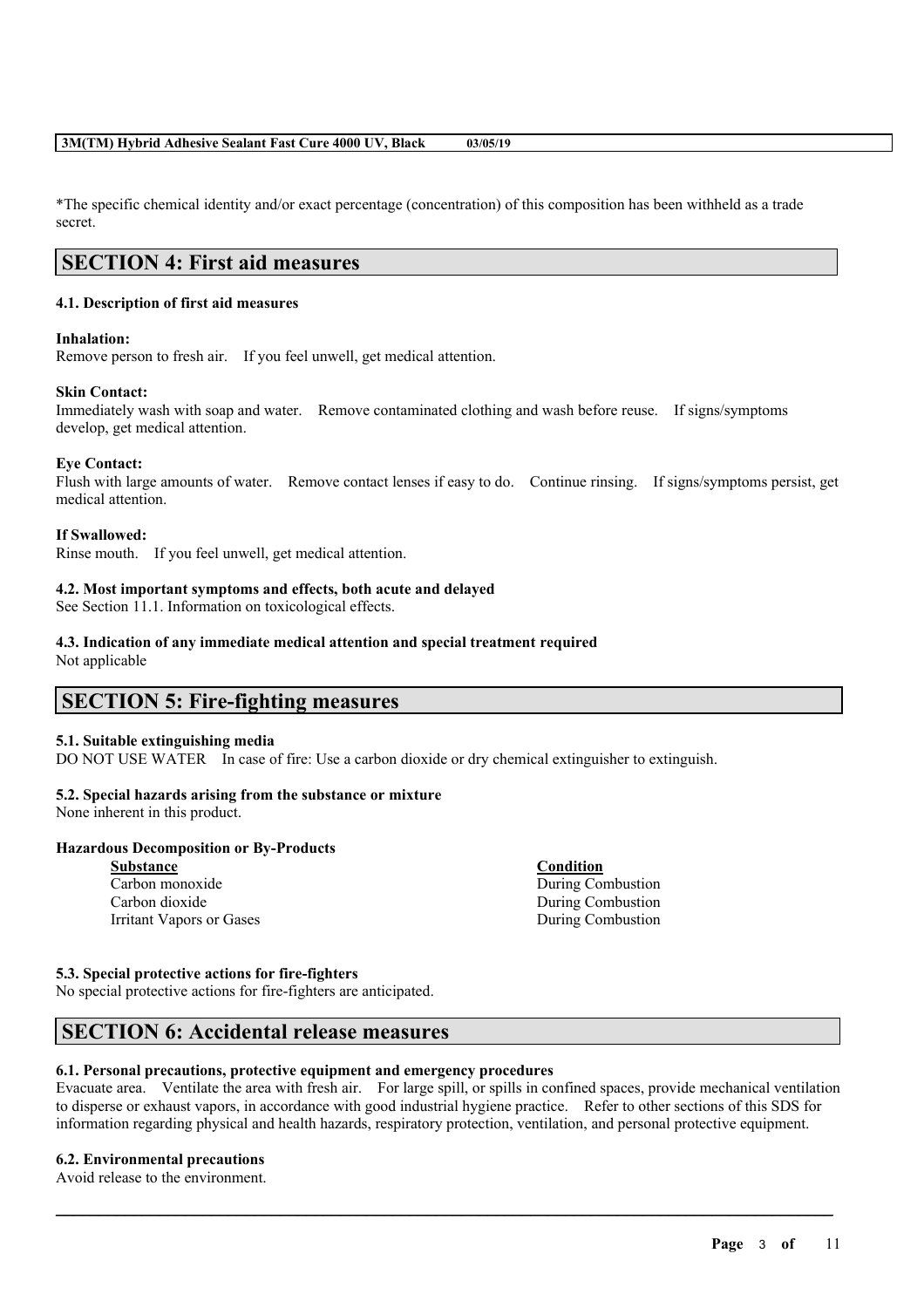#### **6.3. Methods and material for containment and cleaning up**

Collect as much of the spilled material as possible. Place in a closed container approved for transportation by appropriate authorities. Clean up residue. Seal the container. Dispose of collected material as soon as possible in accordance with applicable local/regional/national/international regulations.

## **SECTION 7: Handling and storage**

### **7.1. Precautions for safe handling**

For industrial/occupational use only. Not for consumer sale or use. Do not handle until all safety precautions have been read and understood. Do not breathe dust/fume/gas/mist/vapors/spray. Do not get in eyes, on skin, or on clothing. Do not eat, drink or smoke when using this product. Wash thoroughly after handling. Contaminated work clothing should not be allowed out of the workplace. Avoid release to the environment. Wash contaminated clothing before reuse. Use personal protective equipment (gloves, respirators, etc.) as required.

#### **7.2. Conditions for safe storage including any incompatibilities**

Keep container tightly closed to prevent contamination with water or air. If contamination is suspected, do not reseal container. Store away from heat. Store away from amines.

## **SECTION 8: Exposure controls/personal protection**

#### **8.1. Control parameters**

#### **Occupational exposure limits**

If a component is disclosed in section 3 but does not appear in the table below, an occupational exposure limit is not available for the component.

| Ingredient   | <b>C.A.S. No.</b> | Agency      | Limit type                      | <b>Additional Comments</b> |
|--------------|-------------------|-------------|---------------------------------|----------------------------|
| Carbon Black | 1333-86-4         | ACGIH       | TWA(inhalable fraction):3       | 1A3: Confirmed animal      |
|              |                   |             | mg/m3                           | carcin.                    |
| Carbon Black | 1333-86-4         | IOSHA       | $\text{TWA}:3.5 \text{ mg/m3}$  |                            |
| Limestone    | 1471-34-1         | <b>OSHA</b> | TWA(as total dust):15           |                            |
|              |                   |             | $mg/m3$ ; TWA(respirable        |                            |
|              |                   |             | $frac{1}{2}$ fraction): 5 mg/m3 |                            |

ACGIH : American Conference of Governmental Industrial Hygienists

AIHA : American Industrial Hygiene Association

CMRG : Chemical Manufacturer's Recommended Guidelines

OSHA : United States Department of Labor - Occupational Safety and Health Administration

TWA: Time-Weighted-Average

STEL: Short Term Exposure Limit

CEIL: Ceiling

#### **8.2. Exposure controls**

#### **8.2.1. Engineering controls**

Use general dilution ventilation and/or local exhaust ventilation to control airborne exposures to below relevant Exposure Limits and/or control dust/fume/gas/mist/vapors/spray. If ventilation is not adequate, use respiratory protection equipment.

#### **8.2.2. Personal protective equipment (PPE)**

#### **Eye/face protection**

Select and use eye/face protection to prevent contact based on the results of an exposure assessment. The following eye/face protection(s) are recommended: Indirect Vented Goggles

 $\mathcal{L}_\mathcal{L} = \mathcal{L}_\mathcal{L} = \mathcal{L}_\mathcal{L} = \mathcal{L}_\mathcal{L} = \mathcal{L}_\mathcal{L} = \mathcal{L}_\mathcal{L} = \mathcal{L}_\mathcal{L} = \mathcal{L}_\mathcal{L} = \mathcal{L}_\mathcal{L} = \mathcal{L}_\mathcal{L} = \mathcal{L}_\mathcal{L} = \mathcal{L}_\mathcal{L} = \mathcal{L}_\mathcal{L} = \mathcal{L}_\mathcal{L} = \mathcal{L}_\mathcal{L} = \mathcal{L}_\mathcal{L} = \mathcal{L}_\mathcal{L}$ 

#### **Skin/hand protection**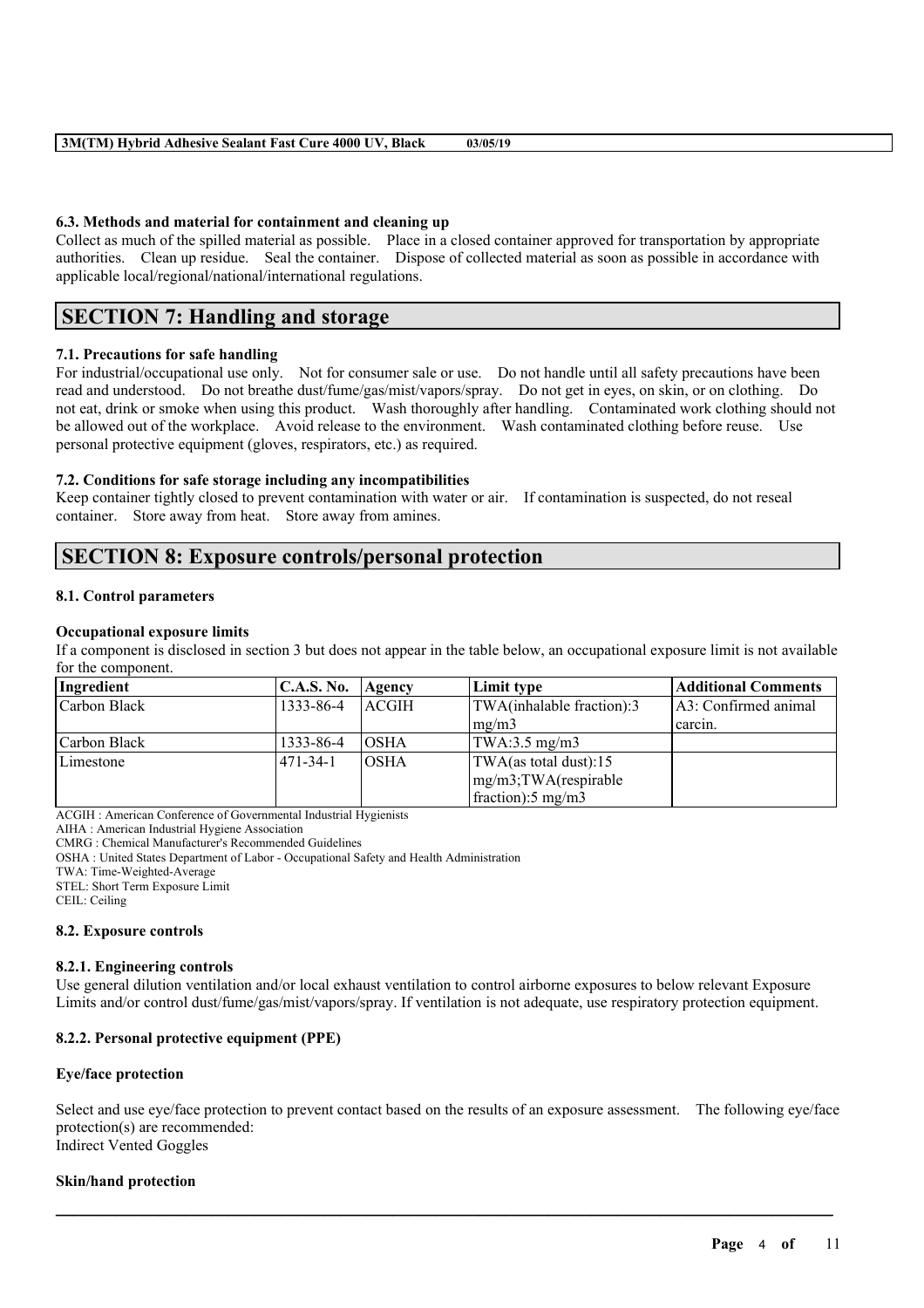Select and use gloves and/or protective clothing approved to relevant local standards to prevent skin contact based on the results of an exposure assessment. Selection should be based on use factors such as exposure levels, concentration of the substance or mixture, frequency and duration, physical challenges such as temperature extremes, and other use conditions. Consult with your glove and/or protective clothing manufacturer for selection of appropriate compatible gloves/protective clothing. Note: Nitrile gloves may be worn over polymer laminate gloves to improve dexterity. Gloves made from the following material(s) are recommended: Polymer laminate

If this product is used in a manner that presents a higher potential for exposure (eg. spraying, high splash potential etc.), then use of protective coveralls may be necessary. Select and use body protection to prevent contact based on the results of an exposure assessment. The following protective clothing material(s) are recommended: Apron - polymer laminate

#### **Respiratory protection**

An exposure assessment may be needed to decide if a respirator is required. If a respirator is needed, use respirators as part of a full respiratory protection program. Based on the results of the exposure assessment, select from the following respirator type(s) to reduce inhalation exposure:

Half facepiece or full facepiece air-purifying respirator suitable for organic vapors and particulates

For questions about suitability for a specific application, consult with your respirator manufacturer.

## **SECTION 9: Physical and chemical properties**

#### **9.1. Information on basic physical and chemical properties**

| <b>General Physical Form:</b>             | Solid                                                |  |  |
|-------------------------------------------|------------------------------------------------------|--|--|
| <b>Specific Physical Form:</b>            | Paste                                                |  |  |
| Odor, Color, Grade:                       | Slight odored black viscous liquid.                  |  |  |
| <b>Odor threshold</b>                     | No Data Available                                    |  |  |
| рH                                        | No Data Available                                    |  |  |
| <b>Melting point</b>                      | Not Applicable                                       |  |  |
| <b>Boiling Point</b>                      | Not Applicable                                       |  |  |
| <b>Flash Point</b>                        | No flash point                                       |  |  |
| <b>Evaporation rate</b>                   | Not Applicable                                       |  |  |
| <b>Flammability (solid, gas)</b>          | Not Classified                                       |  |  |
| <b>Flammable Limits(LEL)</b>              | Not Applicable                                       |  |  |
| <b>Flammable Limits(UEL)</b>              | Not Applicable                                       |  |  |
| <b>Vapor Pressure</b>                     | Not Applicable                                       |  |  |
| <b>Vapor Density</b>                      | Not Applicable                                       |  |  |
| <b>Density</b>                            | $\leq$ 1.5 g/ml                                      |  |  |
| <b>Specific Gravity</b>                   | 1.3 - 1.5 $[RefStd:WATER=1]$                         |  |  |
| <b>Solubility In Water</b>                | No Data Available                                    |  |  |
| Solubility- non-water                     | No Data Available                                    |  |  |
| Partition coefficient: n-octanol/water    | No Data Available                                    |  |  |
| <b>Autoignition temperature</b>           | No Data Available                                    |  |  |
| <b>Decomposition temperature</b>          | No Data Available                                    |  |  |
| <b>Viscosity</b>                          | No Data Available                                    |  |  |
| <b>Hazardous Air Pollutants</b>           | 0 % weight [Test Method: Calculated]                 |  |  |
| Molecular weight                          | No Data Available                                    |  |  |
| <b>Volatile Organic Compounds</b>         | 14.4 g/l [Test Method: calculated SCAQMD rule 443.1] |  |  |
|                                           | [Details: low solids content]                        |  |  |
| <b>Percent volatile</b>                   | $0.93\%$ weight                                      |  |  |
| <b>VOC Less H2O &amp; Exempt Solvents</b> | 14.4 g/l [Test Method: calculated SCAQMD rule 443.1] |  |  |
| <b>VOC Less H2O &amp; Exempt Solvents</b> | 0.96 % [Test Method: calculated SCAQMD rule 443.1]   |  |  |
|                                           |                                                      |  |  |

 $\mathcal{L}_\mathcal{L} = \mathcal{L}_\mathcal{L} = \mathcal{L}_\mathcal{L} = \mathcal{L}_\mathcal{L} = \mathcal{L}_\mathcal{L} = \mathcal{L}_\mathcal{L} = \mathcal{L}_\mathcal{L} = \mathcal{L}_\mathcal{L} = \mathcal{L}_\mathcal{L} = \mathcal{L}_\mathcal{L} = \mathcal{L}_\mathcal{L} = \mathcal{L}_\mathcal{L} = \mathcal{L}_\mathcal{L} = \mathcal{L}_\mathcal{L} = \mathcal{L}_\mathcal{L} = \mathcal{L}_\mathcal{L} = \mathcal{L}_\mathcal{L}$ 

## **SECTION 10: Stability and reactivity**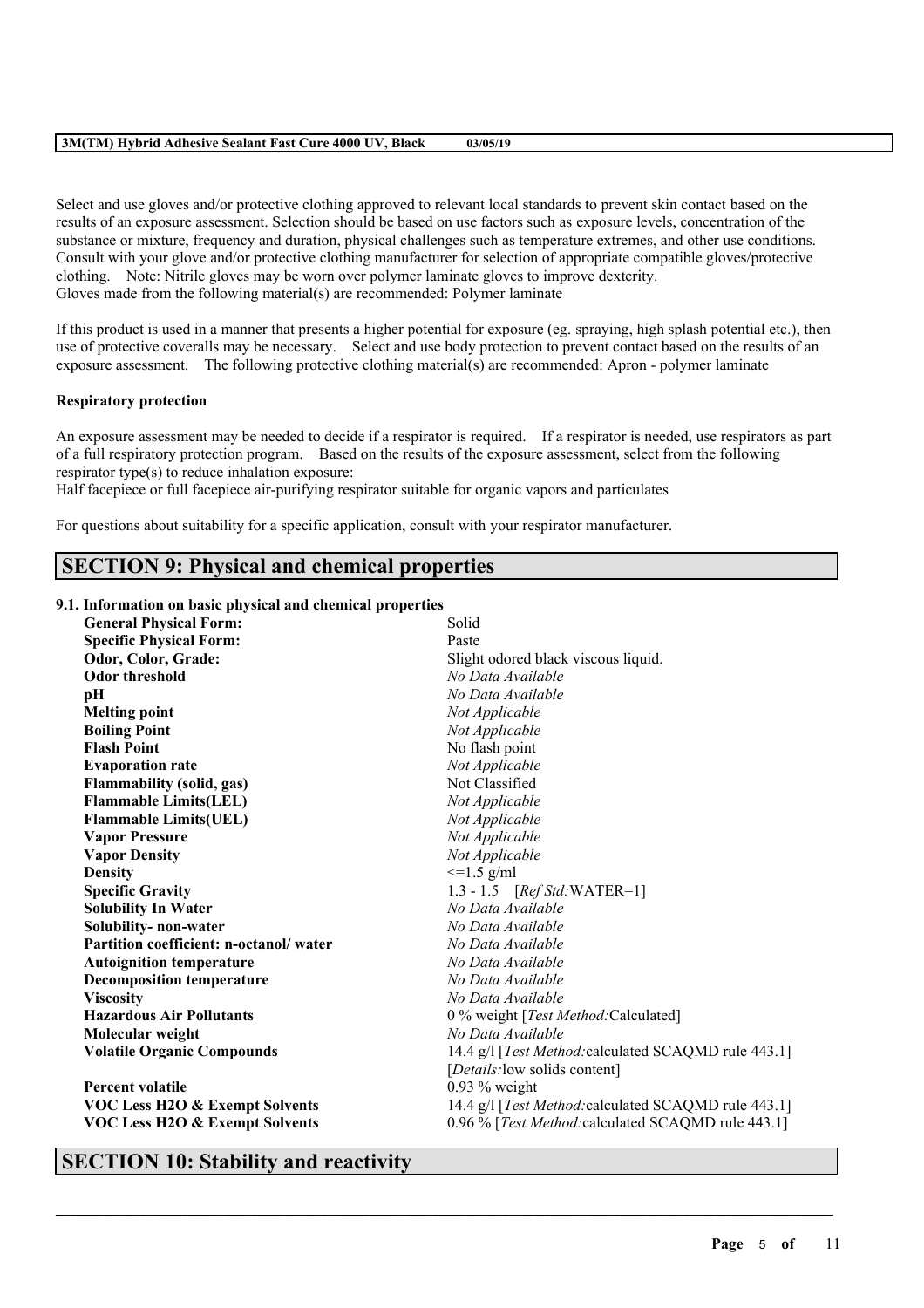#### **10.1. Reactivity**

This material may be reactive with certain agents under certain conditions - see the remaining headings in this section.

#### **10.2. Chemical stability**

Stable.

## **10.3. Possibility of hazardous reactions**

Hazardous polymerization will not occur.

### **10.4. Conditions to avoid**

Heat

#### **10.5. Incompatible materials** Alcohols Amines

# Water

#### **10.6. Hazardous decomposition products Substance Condition**

None known.

Refer to section 5.2 for hazardous decomposition products during combustion.

## **SECTION 11: Toxicological information**

The information below may not be consistent with the material classification in Section 2 if specific ingredient **classifications are mandated by a competent authority. In addition, toxicological data on ingredients may not be** reflected in the material classification and/or the signs and symptoms of exposure, because an ingredient may be present below the threshold for labeling, an ingredient may not be available for exposure, or the data may not be **relevant to the material as a whole.**

**11.1. Information on Toxicological effects**

**Signs and Symptoms of Exposure**

#### Based on test data and/or information on the components, this material may produce the following health effects:

## **Inhalation:**

Respiratory Tract Irritation: Signs/symptoms may include cough, sneezing, nasal discharge, headache, hoarseness, and nose and throat pain.

#### **Skin Contact:**

Contact with the skin during product use is not expected to result in significant irritation. Allergic Skin Reaction (non-photo induced): Signs/symptoms may include redness, swelling, blistering, and itching.

#### **Eye Contact:**

Contact with the eyes during product use is not expected to result in significant irritation.

#### **Ingestion:**

Gastrointestinal Irritation: Signs/symptoms may include abdominal pain, stomach upset, nausea, vomiting and diarrhea.

 $\mathcal{L}_\mathcal{L} = \mathcal{L}_\mathcal{L} = \mathcal{L}_\mathcal{L} = \mathcal{L}_\mathcal{L} = \mathcal{L}_\mathcal{L} = \mathcal{L}_\mathcal{L} = \mathcal{L}_\mathcal{L} = \mathcal{L}_\mathcal{L} = \mathcal{L}_\mathcal{L} = \mathcal{L}_\mathcal{L} = \mathcal{L}_\mathcal{L} = \mathcal{L}_\mathcal{L} = \mathcal{L}_\mathcal{L} = \mathcal{L}_\mathcal{L} = \mathcal{L}_\mathcal{L} = \mathcal{L}_\mathcal{L} = \mathcal{L}_\mathcal{L}$ 

May cause additional health effects (see below).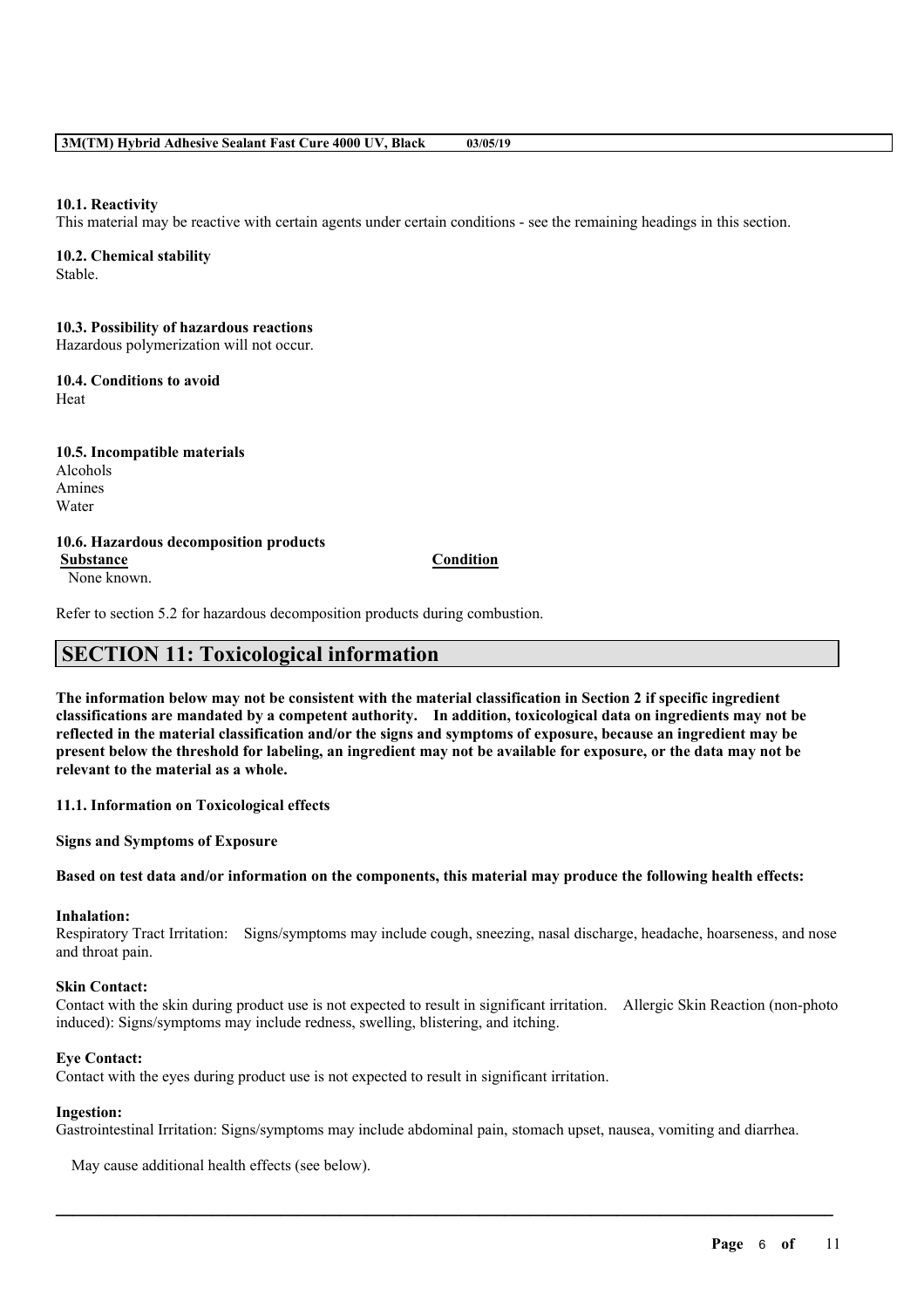#### **Additional Health Effects:**

#### **Reproductive/Developmental Toxicity:**

Contains a chemical or chemicals which can cause birth defects or other reproductive harm.

#### **Carcinogenicity:**

| Ingredient                    | ---<br>$\sim$<br>180. I<br>$\sim$ | $\sim$<br>Aass<br>®eription<br>Desc                      | <b>kegulation</b><br>ıмe                                                |
|-------------------------------|-----------------------------------|----------------------------------------------------------|-------------------------------------------------------------------------|
| $\sim$<br>Black<br>∴ar<br>bon | $\Omega$<br>3-86-4                | $\sim$<br>OR.<br>.GPT<br>human carc.<br>Possible.<br>نلك | Cancer<br>International<br>on<br>esearch<br>eency<br>TOI<br><b>Kest</b> |

#### **Additional Information:**

Persons previously sensitized to amines may develop a cross-sensitization reaction to certain other amines.

#### **Toxicological Data**

If a component is disclosed in section 3 but does not appear in a table below, either no data are available for that endpoint or the data are not sufficient for classification.

#### **Acute Toxicity**

| Name                                               | Route                  | <b>Species</b> | Value                                             |
|----------------------------------------------------|------------------------|----------------|---------------------------------------------------|
| Overall product                                    | Dermal                 |                | No data available; calculated $ATE > 5,000$ mg/kg |
| Overall product                                    | Inhalation-            |                | No data available; calculated ATE >50 mg/l        |
|                                                    | Vapor $(4 \text{ hr})$ |                |                                                   |
| Overall product                                    | Ingestion              |                | No data available; calculated $ATE > 5,000$ mg/kg |
| Calcium Carbonate                                  | Dermal                 | Rat            | $\overline{\text{LD}}$ 50 > 2,000 mg/kg           |
| Calcium Carbonate                                  | Inhalation-            | Rat            | $LC50$ 3 mg/l                                     |
|                                                    | Dust/Mist              |                |                                                   |
|                                                    | (4 hours)              |                |                                                   |
| Calcium Carbonate                                  | Ingestion              | Rat            | LD50<br>$6,450$ mg/kg                             |
| Polyether (NJTS Reg. No. 04499600-6434)            | Dermal                 |                | LD50 estimated to be $> 5,000$ mg/kg              |
| Polyether (NJTS Reg. No. 04499600-6434)            | Ingestion              | Rat            | LD50 $5,000$ mg/kg                                |
| Diisodecyl Phthalate                               | Dermal                 | Rabbit         | $LD50 > 3,160$ mg/kg                              |
| Diisodecyl Phthalate                               | Inhalation-            | Rat            | $LC50 > 12.5$ mg/l                                |
|                                                    | Dust/Mist              |                |                                                   |
|                                                    | (4 hours)              |                |                                                   |
| Diisodecyl Phthalate                               | Ingestion              | Rat            | $LD50 > 9,700$ mg/kg                              |
| <b>VINYLTRIMETHOXYSILANE</b>                       | Dermal                 | Rabbit         | LD50 $3,260$ mg/kg                                |
| <b>VINYLTRIMETHOXYSILANE</b>                       | Inhalation-            | Rat            | $16.8$ mg/l<br>LC50                               |
|                                                    | Vapor (4               |                |                                                   |
|                                                    | hours)                 |                |                                                   |
| <b>VINYLTRIMETHOXYSILANE</b>                       | Ingestion              | Rat            | LD50 7,120 mg/kg                                  |
| 1,2-Ethanediamine, N1-[3-(trimethoxysilyl)propyl]- | Dermal                 | Rabbit         | $LD50 > 2,000$ mg/kg                              |
| 1,2-Ethanediamine, N1-[3-(trimethoxysilyl)propyl]- | Inhalation-            | Rat            | LC50 >1.49, <2.44 mg/l                            |
|                                                    | Dust/Mist              |                |                                                   |
|                                                    | (4 hours)              |                |                                                   |
| 1,2-Ethanediamine, N1-[3-(trimethoxysilyl)propyl]- | Ingestion              | Rat            | LD50<br>$1,897$ mg/kg                             |
| Carbon Black                                       | Dermal                 | Rabbit         | $LD50 > 3,000$ mg/kg                              |
| Carbon Black                                       | Ingestion              | Rat            | $LD50 > 8,000$ mg/kg                              |

 $ATE = acute$  toxicity estimate

#### **Skin Corrosion/Irritation**

| Name                                               | <b>Species</b> | Value                     |
|----------------------------------------------------|----------------|---------------------------|
|                                                    |                |                           |
| Calcium Carbonate                                  | Rabbit         | No significant irritation |
| Diisodecyl Phthalate                               | Rabbit         | Minimal irritation        |
| <b>VINYLTRIMETHOXYSILANE</b>                       | Rabbit         | Minimal irritation        |
| 1.2-Ethanediamine, N1-[3-(trimethoxysilyl)propyl]- | Rabbit         | Mild irritant             |
| Carbon Black                                       | Rabbit         | No significant irritation |

#### **Serious Eye Damage/Irritation**

| Name | species | 'alue |
|------|---------|-------|
|      |         |       |

 $\mathcal{L}_\mathcal{L} = \mathcal{L}_\mathcal{L} = \mathcal{L}_\mathcal{L} = \mathcal{L}_\mathcal{L} = \mathcal{L}_\mathcal{L} = \mathcal{L}_\mathcal{L} = \mathcal{L}_\mathcal{L} = \mathcal{L}_\mathcal{L} = \mathcal{L}_\mathcal{L} = \mathcal{L}_\mathcal{L} = \mathcal{L}_\mathcal{L} = \mathcal{L}_\mathcal{L} = \mathcal{L}_\mathcal{L} = \mathcal{L}_\mathcal{L} = \mathcal{L}_\mathcal{L} = \mathcal{L}_\mathcal{L} = \mathcal{L}_\mathcal{L}$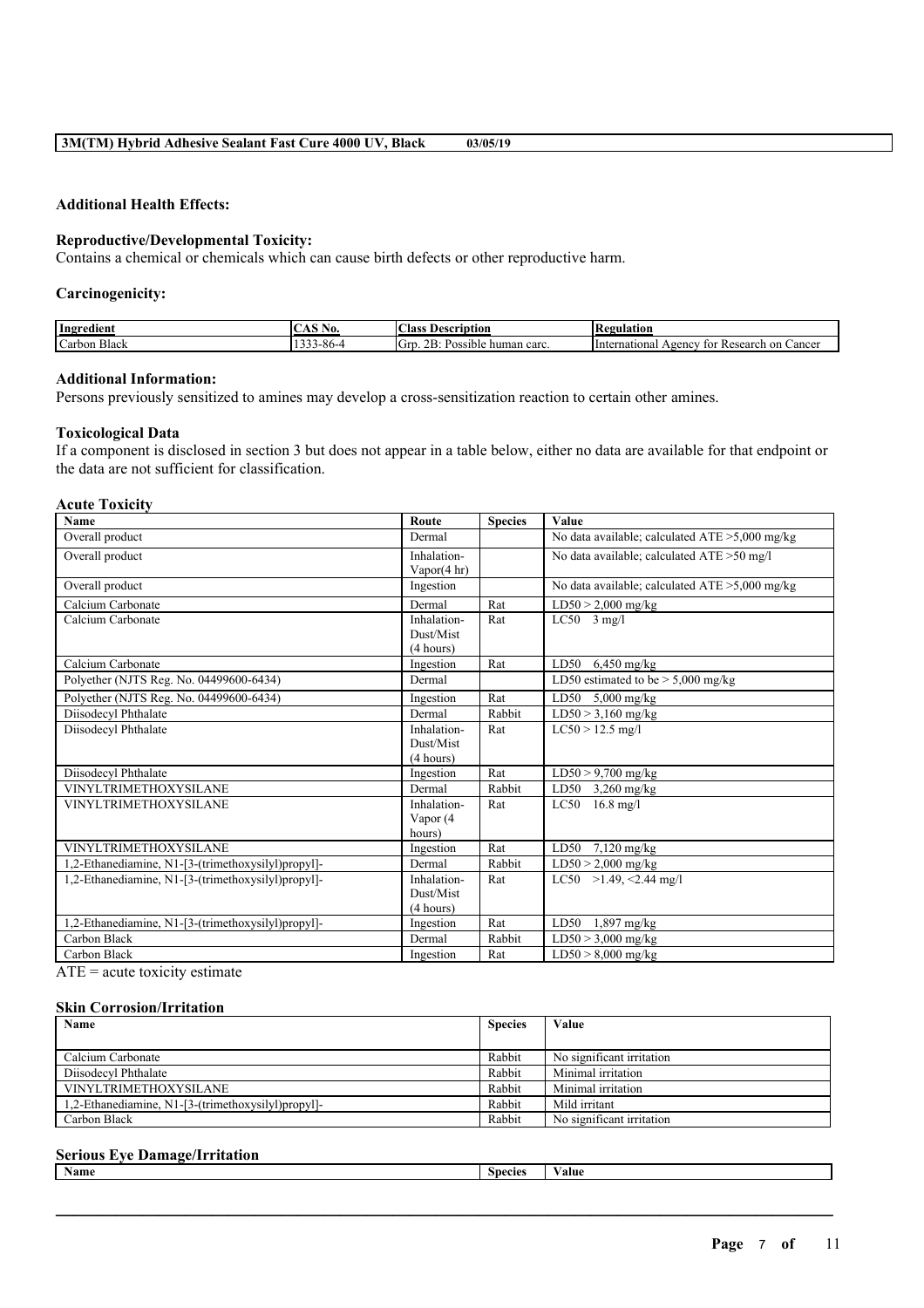| Calcium Carbonate                                  | Rabbit | No significant irritation |
|----------------------------------------------------|--------|---------------------------|
| Diisodecyl Phthalate                               | Rabbit | Mild irritant             |
| <b>VINYLTRIMETHOXYSILANE</b>                       | Rabbit | No significant irritation |
| 1,2-Ethanediamine, N1-[3-(trimethoxysilyl)propyl]- | Rabbit | Corrosive                 |
| Carbon Black                                       | Rabbit | No significant irritation |

#### **Skin Sensitization**

| Name                                                     | <b>Species</b> | Value          |
|----------------------------------------------------------|----------------|----------------|
| Diisodecyl Phthalate                                     | Guinea         | Not classified |
|                                                          | pig            |                |
| <b>VINYLTRIMETHOXYSILANE</b>                             | Guinea         | Not classified |
|                                                          | pig            |                |
| 1,2-Ethanediamine, N1-[3-(trimethoxysilyl)propyl]-       | Multiple       | Sensitizing    |
|                                                          | animal         |                |
|                                                          | species        |                |
| Tin, dioctylbis(2,4-pentanedionato-.kappa.O2,.kappa.O4)- | Mouse          | Sensitizing    |

#### **Respiratory Sensitization**

For the component/components, either no data are currently available or the data are not sufficient for classification.

#### **Germ Cell Mutagenicity**

| Name                         | Route    | Value                                          |
|------------------------------|----------|------------------------------------------------|
|                              |          |                                                |
| Diisodecyl Phthalate         | In Vitro | Not mutagenic                                  |
| Diisodecyl Phthalate         | In vivo  | Not mutagenic                                  |
| VINYLTRIMETHOXYSILANE        | In vivo  | Not mutagenic                                  |
| <b>VINYLTRIMETHOXYSILANE</b> | In Vitro | Some positive data exist, but the data are not |
|                              |          | sufficient for classification                  |
| Carbon Black                 | In Vitro | Not mutagenic                                  |
| Carbon Black                 | In vivo  | Some positive data exist, but the data are not |
|                              |          | sufficient for classification                  |

#### **Carcinogenicity**

| Name         | Route      | Species | Value            |
|--------------|------------|---------|------------------|
| Carbon Black | Dermal     | Mouse   | Not carcinogenic |
| Carbon Black | Ingestion  | Mouse   | Not carcinogenic |
| Carbon Black | Inhalation | Rat     | Carcinogenic     |

## **Reproductive Toxicity**

#### **Reproductive and/or Developmental Effects**

| Name                         | Route      | Value                                  | <b>Species</b> | <b>Test Result</b> | <b>Exposure</b> |
|------------------------------|------------|----------------------------------------|----------------|--------------------|-----------------|
|                              |            |                                        |                |                    | <b>Duration</b> |
| Calcium Carbonate            | Ingestion  | Not classified for development         | Rat            | <b>NOAEL 625</b>   | premating $\&$  |
|                              |            |                                        |                | mg/kg/day          | during          |
|                              |            |                                        |                |                    | gestation       |
| Diisodecyl Phthalate         | Ingestion  | Not classified for female reproduction | Rat            | <b>NOAEL 927</b>   | 2 generation    |
|                              |            |                                        |                | mg/kg/day          |                 |
| Diisodecyl Phthalate         | Ingestion  | Not classified for male reproduction   | Rat            | <b>NOAEL 929</b>   | 2 generation    |
|                              |            |                                        |                | mg/kg/day          |                 |
| Diisodecyl Phthalate         | Ingestion  | Toxic to development                   | Rat            | <b>NOAEL 38</b>    | 2 generation    |
|                              |            |                                        |                | mg/kg/day          |                 |
| VINYLTRIMETHOXYSILANE        | Ingestion  | Not classified for male reproduction   | Rat            | <b>NOAEL 1,000</b> | premating       |
|                              |            |                                        |                | mg/kg/day          | into lactation  |
| VINYLTRIMETHOXYSILANE        | Ingestion  | Not classified for development         | Rat            | <b>NOAEL 1,000</b> | premating       |
|                              |            |                                        |                | mg/kg/day          | into lactation  |
| VINYLTRIMETHOXYSILANE        | Ingestion  | Not classified for female reproduction | Rat            | <b>NOAEL 1,000</b> | premating       |
|                              |            |                                        |                | mg/kg/day          | into lactation  |
| <b>VINYLTRIMETHOXYSILANE</b> | Inhalation | Not classified for development         | Rat            | <b>NOAEL 1.8</b>   | during          |
|                              |            |                                        |                | mg/l               | organogenesi    |
|                              |            |                                        |                |                    | S               |
| Tin, dioctylbis $(2,4-$      | Ingestion  | Toxic to development                   | Rat            | <b>NOAEL 1.8</b>   | premating       |

 $\mathcal{L}_\mathcal{L} = \mathcal{L}_\mathcal{L} = \mathcal{L}_\mathcal{L} = \mathcal{L}_\mathcal{L} = \mathcal{L}_\mathcal{L} = \mathcal{L}_\mathcal{L} = \mathcal{L}_\mathcal{L} = \mathcal{L}_\mathcal{L} = \mathcal{L}_\mathcal{L} = \mathcal{L}_\mathcal{L} = \mathcal{L}_\mathcal{L} = \mathcal{L}_\mathcal{L} = \mathcal{L}_\mathcal{L} = \mathcal{L}_\mathcal{L} = \mathcal{L}_\mathcal{L} = \mathcal{L}_\mathcal{L} = \mathcal{L}_\mathcal{L}$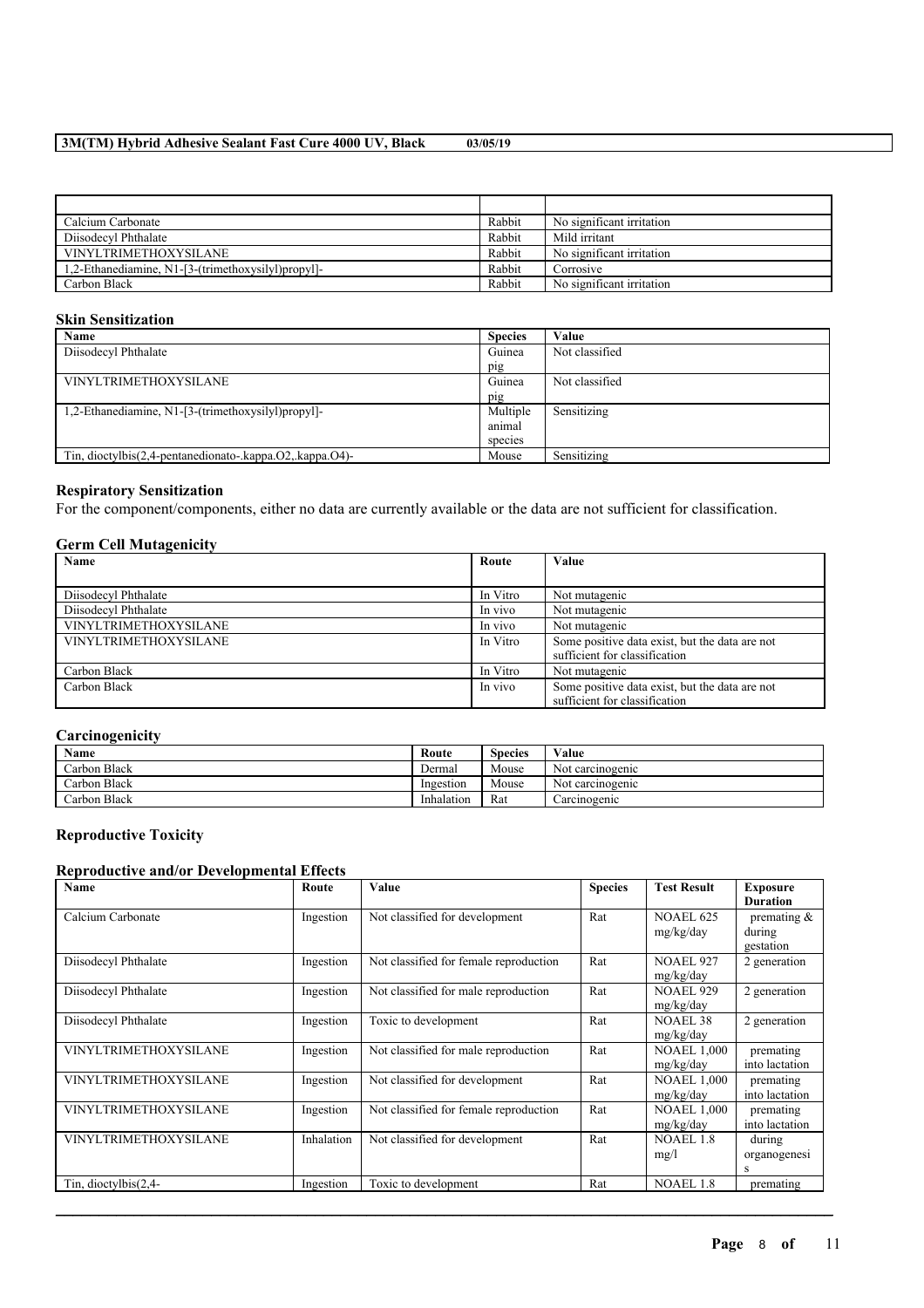| ıΔ<br>uonato- 'n<br>ranna<br>.onton<br>.na<br>,,,,,<br>,,,,, |  | $'$ do<br>ma<br>ua | 1nte<br>lacta<br>ior |
|--------------------------------------------------------------|--|--------------------|----------------------|

#### **Target Organ(s)**

#### **Specific Target Organ Toxicity - single exposure**

| Name              | Route      | <b>Farget Organ(s)</b> | Value          | <b>Species</b> | <b>Test Result</b>                    | Exposure<br><b>Duration</b> |
|-------------------|------------|------------------------|----------------|----------------|---------------------------------------|-----------------------------|
| Calcium Carbonate | Inhalation | respiratory system     | Not classified | Rat            | <b>NOAEL</b><br>$0.812 \text{ m}$ g/l | 90 minutes                  |

#### **Specific Target Organ Toxicity - repeated exposure**

| Name                                                   | Route      | <b>Target Organ(s)</b>                                                 | Value                                                                              | <b>Species</b> | <b>Test Result</b>                 | <b>Exposure</b><br><b>Duration</b> |
|--------------------------------------------------------|------------|------------------------------------------------------------------------|------------------------------------------------------------------------------------|----------------|------------------------------------|------------------------------------|
| Calcium Carbonate                                      | Inhalation | respiratory system                                                     | Not classified                                                                     | Human          | NOAEL Not<br>available             | occupational<br>exposure           |
| Diisodecyl Phthalate                                   | Inhalation | respiratory system  <br>hematopoietic<br>system   liver                | Not classified                                                                     | Rat            | NOAEL 0.5<br>mg/l                  | 2 weeks                            |
| Diisodecyl Phthalate                                   | Inhalation | kidney and/or<br>bladder                                               | Not classified                                                                     | Rat            | NOAEL 0.5<br>mg/l                  | 2 generation                       |
| Diisodecyl Phthalate                                   | Ingestion  | endocrine system                                                       | Not classified                                                                     | Rat            | <b>NOAEL 686</b><br>mg/kg/day      | 90 days                            |
| Diisodecyl Phthalate                                   | Ingestion  | liver   kidney and/or<br>bladder   heart                               | Not classified                                                                     | Rat            | <b>NOAEL 500</b><br>mg/kg/day      | 90 days                            |
| Diisodecyl Phthalate                                   | Ingestion  | hematopoietic<br>system                                                | Not classified                                                                     | Dog            | <b>NOAEL 320</b><br>mg/kg/day      | 90 days                            |
| <b>VINYLTRIMETHOXYSI</b><br><b>LANE</b>                | Inhalation | kidney and/or<br>bladder                                               | Not classified                                                                     | Rat            | NOAEL<br>mg/l                      | 14 weeks                           |
| <b>VINYLTRIMETHOXYSI</b><br><b>LANE</b>                | Inhalation | hematopoietic<br>system   eyes                                         | Not classified                                                                     | Rat            | <b>NOAEL 2.4</b><br>mg/l           | 14 weeks                           |
| <b>VINYLTRIMETHOXYSI</b><br><b>LANE</b>                | Ingestion  | kidney and/or<br>bladder                                               | Some positive data exist, but the<br>data are not sufficient for<br>classification | Rat            | <b>NOAEL 250</b><br>mg/kg/day      | 40 days                            |
| <b>VINYLTRIMETHOXYSI</b><br><b>LANE</b>                | Ingestion  | endocrine system<br>hematopoietic<br>system   liver  <br>immune system | Not classified                                                                     | Rat            | <b>NOAEL</b><br>1.000<br>mg/kg/day | 40 days                            |
| 1,2-Ethanediamine, N1-[3-<br>(trimethoxysilyl)propyl]- | Inhalation | respiratory system                                                     | May cause damage to organs<br>though prolonged or repeated<br>exposure             | Rat            | <b>NOAEL</b><br>$0.015$ mg/l       | 90 days                            |
| Carbon Black                                           | Inhalation | pneumoconiosis                                                         | Not classified                                                                     | Human          | <b>NOAEL Not</b><br>available      | occupational<br>exposure           |

#### **Aspiration Hazard**

For the component/components, either no data are currently available or the data are not sufficient for classification.

#### Please contact the address or phone number listed on the first page of the SDS for additional toxicological information **on this material and/or its components.**

## **SECTION 12: Ecological information**

#### **Ecotoxicological information**

Please contact the address or phone number listed on the first page of the SDS for additional ecotoxicological information on this material and/or its components.

#### **Chemical fate information**

Please contact the address or phone number listed on the first page of the SDS for additional chemical fate information on this material and/or its components.

 $\mathcal{L}_\mathcal{L} = \mathcal{L}_\mathcal{L} = \mathcal{L}_\mathcal{L} = \mathcal{L}_\mathcal{L} = \mathcal{L}_\mathcal{L} = \mathcal{L}_\mathcal{L} = \mathcal{L}_\mathcal{L} = \mathcal{L}_\mathcal{L} = \mathcal{L}_\mathcal{L} = \mathcal{L}_\mathcal{L} = \mathcal{L}_\mathcal{L} = \mathcal{L}_\mathcal{L} = \mathcal{L}_\mathcal{L} = \mathcal{L}_\mathcal{L} = \mathcal{L}_\mathcal{L} = \mathcal{L}_\mathcal{L} = \mathcal{L}_\mathcal{L}$ 

## **SECTION 13: Disposal considerations**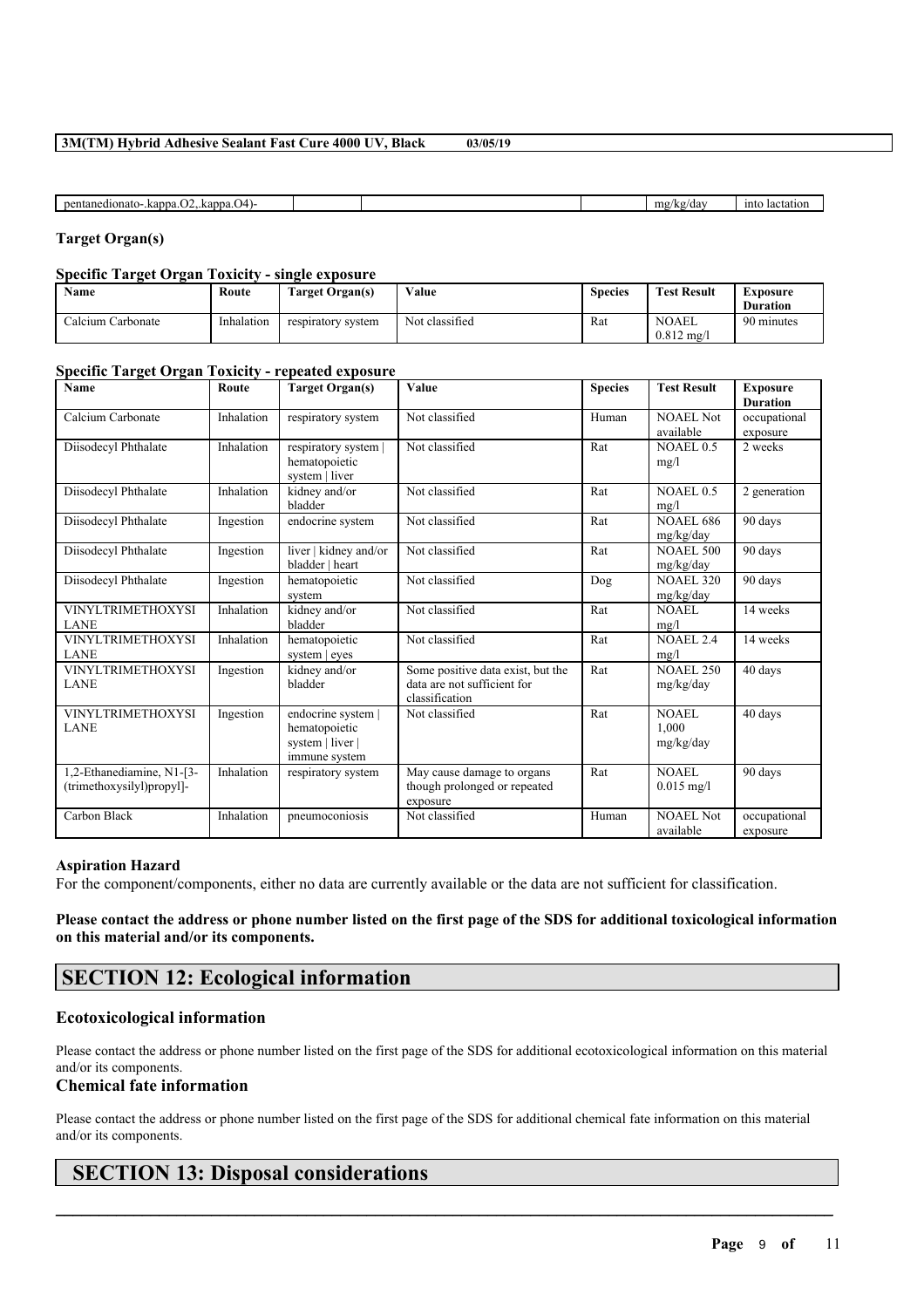#### **13.1. Disposal methods**

Dispose of contents/ container in accordance with the local/regional/national/international regulations.

Dispose of waste product in a permitted industrial waste facility. As a disposal alternative, incinerate in a permitted waste incineration facility. Combustion products will include halogen acid (HCl/HF/HBr). Facility must be capable of handling halogenated materials. Proper destruction may require the use of additional fuel during incineration processes. Empty drums/barrels/containers used for transporting and handling hazardous chemicals (chemical substances/mixtures/preparations classified as Hazardous as per applicable regulations) shall be considered, stored, treated  $\&$  disposed of as hazardous wastes unless otherwise defined by applicable waste regulations. Consult with the respective regulating authorities to determine the available treatment and disposal facilities.

## **SECTION 14: Transport Information**

For Transport Information, please visit http://3M.com/Transportinfo or call 1-800-364-3577 or 651-737-6501.

## **SECTION 15: Regulatory information**

#### **15.1. US Federal Regulations**

Contact 3M for more information.

#### **EPCRA 311/312 Hazard Classifications:**

**Physical Hazards**

Not applicable

## **Health Hazards**

Reproductive toxicity Respiratory or Skin Sensitization

#### **Additional TSCA Information**

| Components                                   | CAS No     | <b>Additional Information</b> |
|----------------------------------------------|------------|-------------------------------|
| Tin, dioctylbis $(2,4-$                      | 54068-28-9 | Allowed use(s): Catalyst.     |
| pentanedionato-.kappa. $O2$ ,.kappa. $O4$ )- |            |                               |

### **15.2. State Regulations**

Contact 3M for more information.

#### **California Proposition 65**

| <b>Ingredient</b>            | <b>C.A.S. No.</b> | <b>Listing</b>      |
|------------------------------|-------------------|---------------------|
| DI-ISODECYL PHTHALATE (DIDP) | 68515-49-1        | Developmental Toxin |

#### **15.3. Chemical Inventories**

The components of this product are in compliance with the chemical notification requirements of TSCA. One or more of the components in this material is not listed on the TSCA inventory, but is approved for specific commercial use(s) under a US EPA low volume exemption.

 $\mathcal{L}_\mathcal{L} = \mathcal{L}_\mathcal{L} = \mathcal{L}_\mathcal{L} = \mathcal{L}_\mathcal{L} = \mathcal{L}_\mathcal{L} = \mathcal{L}_\mathcal{L} = \mathcal{L}_\mathcal{L} = \mathcal{L}_\mathcal{L} = \mathcal{L}_\mathcal{L} = \mathcal{L}_\mathcal{L} = \mathcal{L}_\mathcal{L} = \mathcal{L}_\mathcal{L} = \mathcal{L}_\mathcal{L} = \mathcal{L}_\mathcal{L} = \mathcal{L}_\mathcal{L} = \mathcal{L}_\mathcal{L} = \mathcal{L}_\mathcal{L}$ 

Contact 3M for more information.

### **15.4. International Regulations**